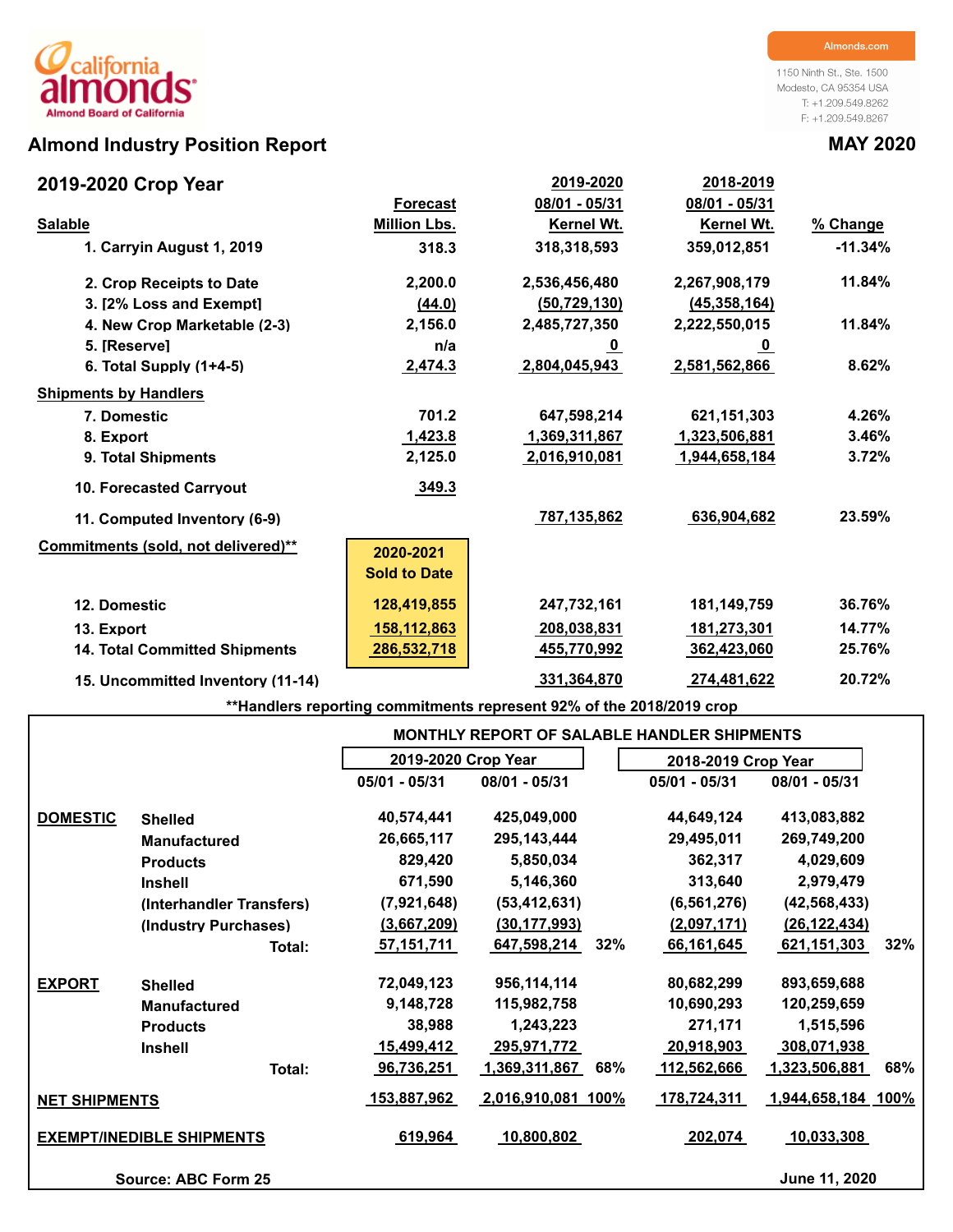### Destination > 250,000 LBS. Current YTD are reported

| Global          | 2019/20    |                               | 2019 - 2020 - Current |                                  |                      |                      | 2019 - 2020 - YTD             |                        |                    | 2018 - 2019 - Current            |                       | 2018 - 2019 - YTD      |                               |                          |  |
|-----------------|------------|-------------------------------|-----------------------|----------------------------------|----------------------|----------------------|-------------------------------|------------------------|--------------------|----------------------------------|-----------------------|------------------------|-------------------------------|--------------------------|--|
| Percent         | vs.        |                               |                       | <b>Current Month - May, 2020</b> |                      |                      | August 1 through May 31, 2020 |                        |                    | <b>Current Month - May, 2019</b> |                       |                        | August 1 through May 31, 2019 |                          |  |
| <b>Total</b>    | 2018/19    | <b>World Region</b>           |                       | <b>NKW</b>                       | <b>Month</b>         |                      | <b>NKW</b>                    | <b>YTD</b>             |                    | <b>NKW</b>                       | <b>Month</b>          |                        | <b>NKW</b>                    | <b>YTD</b>               |  |
| <b>Shiments</b> | <b>YTD</b> | <b>Destination</b>            | <b>SHELLED</b>        | <b>INSHELL</b>                   | <b>TOTAL</b>         | <b>SHELLED</b>       | <b>INSHELL</b>                | <b>TOTAL</b>           | <b>SHELLED</b>     | <b>INSHELL</b>                   | <b>TOTAL</b>          | <b>SHELLED</b>         | <b>INSHELL</b>                | <b>TOTAL</b>             |  |
|                 | $+1$ .     |                               | 84%                   | 16%                              | 100%                 | 78%                  | 22%                           | 100%                   | 81%                | 19%                              | 100%                  | 77%                    | 23%                           | 100%                     |  |
|                 |            | <b>NORTH AMERICA</b>          |                       |                                  |                      |                      |                               |                        |                    |                                  |                       |                        |                               |                          |  |
|                 | 1%         | Canada                        | 3,707,151             | $\mathbf 0$                      | 3,707,151            | 51,237,849           | 16,080                        | 51,253,929             | 5,618,417          | 15,297                           | 5,633,714             | 50,511,098             | 42,820                        | 50,553,918               |  |
|                 | 8%         | Mexico                        | 1,076,630             | $\mathbf 0$                      | 1,076,630            | 21,251,400           | $\pmb{0}$                     | 21,251,400             | 1,601,337          | $\mathbf 0$                      | 1,601,337             | 19,741,481             | $\mathbf 0$                   | 19,741,481               |  |
|                 | 3%         | <b>Ttl NORTH AMERICA</b>      | 4,783,781             | $\Omega$                         | 4,783,781            | 72,510,409           | 16,080                        | 72,526,489             | 7,226,234          | 15,297                           | 7,241,531             | 70,267,739             | 42,820                        | 70,310,559               |  |
|                 |            | <b>ATIN AMERICA/CARIBBEAN</b> |                       |                                  |                      |                      |                               |                        |                    |                                  |                       |                        |                               |                          |  |
|                 | 249%       | Argentina                     | 146,280               | $\mathbf 0$                      | 146,280              | 1,179,093            | $\mathbf 0$                   | 1,179,093              | 20,050             | $\mathbf 0$                      | 20,050                | 325,792                | 11,780                        | 337,572                  |  |
|                 | 95%        | Brazil                        | 218,700               | $\overline{0}$                   | 218,700              | 3,211,854            | 17,865                        | 3,229,719              | 286,050            | $\mathbf 0$                      | 286,050               | 1,653,211              | $\mathbf 0$                   | 1,653,211                |  |
|                 | 21%        | Chile                         | 434,000               | $\Omega$                         | 434,000              | 5,571,445            | $\mathbf 0$                   | 5,571,445              | 427,110            | $\Omega$                         | 427,110               | 4,575,101              | 16,290                        | 4,591,391                |  |
|                 | 39%        | Colombia                      | 204,000               | $\Omega$                         | 204,000              | 4,162,704            | $\Omega$                      | 4,162,704              | 462,685            | $\mathbf 0$                      | 462,685               | 3,000,481              | $\mathbf 0$                   | 3,000,481                |  |
|                 | 5%         | Costa Rica                    | 82,960                | $\overline{0}$                   | 82,960               | 953,520              | $\Omega$                      | 953,520                | 150,000            | $\mathbf 0$                      | 150,000               | 906,750                | $\overline{0}$                | 906,750                  |  |
|                 | 84%        | Peru                          | 72,000                | $\mathbf 0$                      | 72,000               | 2,570,053            | $\Omega$                      | 2,570,053              | 150,399            | $\mathbf 0$                      | 150,399               | 1,397,211              | $\mathbf 0$                   | 1,397,211                |  |
|                 | 1%         | Trinidad                      | $\Omega$              | $\mathbf 0$                      | $\mathbf 0$          | 534,000              | 0                             | 534,000                | 26,000             | $\mathbf 0$                      | 26,000                | 527,500                | $\overline{0}$                | 527,500                  |  |
|                 | 36%        | Ttl LATIN AMERICA/CARIBB      | 1,225,096             | $\Omega$                         | 1,225,096            | 19,032,561           | 76,052                        | 19,108,613             | 1,598,920          | $\overline{0}$                   | 1,598,920             | 13,985,031             | 76,457                        | 14,061,488               |  |
| 5%              | 9%         | <b>Total AMERICAS</b>         | 6,008,877             | $\mathbf 0$                      | 6,008,877            | 91,542,970           | 92,132                        | 91,635,102             | 8,825,154          | 15,297                           | 8,840,451             | 84,252,770             | 119,277                       | 84,372,047               |  |
|                 |            | <b>NORTHEAST ASIA</b>         |                       |                                  |                      |                      |                               |                        |                    |                                  |                       |                        |                               |                          |  |
|                 | $-21%$     | China/HongKong                | 2,092,423             | 839,131                          | 2,931,554            | 39,647,381           | 48,862,913                    | 88,510,294             | 4,339,383          | 1,625,461                        | 5,964,844             | 58,705,483             | 53,928,494                    | 112,633,977              |  |
|                 | 8%         | Japan                         | 7,294,025             | $\mathbf 0$                      | 7,294,025            | 76,887,804           | 172,622                       | 77,060,426             | 9,292,477          | $\Omega$                         | 9,292,477             | 70,844,605             | 235,664                       | 71,080,269               |  |
|                 | $-8%$      | South Korea                   | 5,235,674             | $\mathbf 0$                      | 5,235,674            | 47,578,701           | $\mathsf 0$                   | 47,578,701             | 4,618,630          | $\mathbf 0$                      | 4,618,630             | 51,456,755             | $\mathbf 0$                   | 51,456,755               |  |
|                 | 5%         | Taiwan                        | 379,000               | $\mathbf 0$                      | 379,000              | 9,302,876            | 92,308                        | 9,395,184              | 511,025            | $\mathbf 0$                      | 511,025               | 8,530,409              | 392,022                       | 8,922,431                |  |
|                 | $-9%$      | Ttl NORTHEAST ASIA            | 15,001,122            | 839,131                          | 15,840,253           | 173,416,762          | 49,127,843                    | 222,544,605            | 18,761,515         | 1,625,461                        | 20,386,976            | 189,537,252            | 54,556,180                    | 244,093,432              |  |
|                 |            | SOUTHEAST ASIA                |                       |                                  |                      |                      |                               |                        |                    |                                  |                       |                        |                               |                          |  |
|                 | $-14%$     | Indonesia                     | 90,500                | $\mathbf 0$                      | 90,500               | 3,608,126            | 1,585                         | 3,609,711              | 487,500            | $\Omega$                         | 487,500               | 4,212,575              | $\overline{0}$                | 4,212,575                |  |
|                 | $-9%$      | Malaysia                      | 276,500               | $\Omega$                         | 276,500              | 6,737,037            | 673,785                       | 7,410,822              | 575,000            | $\mathbf 0$                      | 575,000               | 8,129,806              | $\overline{0}$                | 8,129,806                |  |
|                 | 3%         | Philippines                   | 36,000                | $\mathbf 0$                      | 36,000               | 479,188              | $\mathbf 0$                   | 479,188                | 26,870             | $\mathbf 0$                      | 26,870                | 464,836                | $\mathbf 0$                   | 464,836                  |  |
|                 | 20%        | Singapore                     | 108,075               | $\overline{0}$                   | 108,075              | 4,045,986            | $\mathbf 0$                   | 4,045,986              | 192,550            | $\mathbf 0$                      | 192,550               | 3,343,551              | 32,094                        | 3,375,645                |  |
|                 | 24%        | Thailand                      | 1,072,675             | $\mathbf 0$                      | 1,072,675            | 6,170,415            | 1,079,434                     | 7,249,849              | 844,900            | $\mathbf 0$                      | 844,900               | 5,407,526              | 461,803                       | 5,869,329                |  |
|                 | $-75%$     | Vietnam                       | 600,125               | $\mathbf 0$                      | 600,125              | 11,822,644           | 900,790                       | 12,723,434             | 1,948,452          | 626,303                          | 2,574,755             | 27,500,886             | 24,038,858                    | 51,539,744               |  |
|                 | $-52%$     | Ttl SOUTHEAST ASIA            | 2,183,875             | $\overline{0}$                   | 2,183,875            | 32,959,948           | 2,655,594                     | 35,615,542             | 4,075,371          | 626,303                          | 4,701,674             | 49,140,290             | 24,532,755                    | 73,673,045               |  |
|                 |            | <b>SOUTH/CENTRAL ASIA</b>     |                       |                                  |                      |                      |                               |                        |                    |                                  |                       |                        |                               |                          |  |
|                 | 3%<br>267% | Afghanistan                   | 28,000                | $\mathbf 0$<br>$\mathbf 0$       | 28,000               | 1,992,000            | 173,371                       | 2,165,371              | 80,000             | 0                                | 80,000                | 1,388,500              | 720,819                       | 2,109,319                |  |
|                 | 4%         | Bangladesh<br>India           | 44,000<br>204,000     | 12,974,522                       | 44,000<br>13,178,522 | 484,000<br>2,362,624 | $\mathbf 0$<br>207,082,989    | 484,000<br>209,445,613 | $\mathbf 0$        | $\mathbf 0$                      | $\mathbf 0$           | 132,000                | $\mathbf 0$                   | 132,000                  |  |
|                 | 12%        | Kazakhstan                    | 476,000               | $\mathbf 0$                      | 476,000              | 6,808,500            | 314,304                       | 7,122,804              | 226,500<br>833,000 | 17,798,301<br>64,049             | 18,024,801<br>897,049 | 3,797,539<br>6,105,100 | 198,011,315<br>252,154        | 201,808,854<br>6,357,254 |  |
|                 | 88%        | Nepal                         | 132,000               | $\mathbf 0$                      | 132,000              | 703,000              | $\mathbf 0$                   | 703,000                | $\mathbf 0$        | $\mathbf 0$                      | 0                     | 373,000                | $\mathbf 0$                   | 373,000                  |  |
|                 | $-19%$     | Pakistan                      | 754,500               | 848,001                          | 1,602,501            | 4,499,600            | 3,276,308                     | 7,775,908              | 44,000             | $\mathbf 0$                      | 44,000                | 5,829,619              | 3,718,765                     | 9,548,384                |  |
|                 | 3%         | Ttl SOUTH/CENTRAL ASIA        | 1,638,500             | 13,822,523                       | 15,461,023           | 16,849,724           | 210,846,972                   | 227,696,696            | 1,183,500          | 17,862,350                       | 19,045,850            | 17,657,758             | 202,703,053                   | 220,360,811              |  |
|                 |            | AUSTRALASIA/OCEANIA           |                       |                                  |                      |                      |                               |                        |                    |                                  |                       |                        |                               |                          |  |
|                 | $-50%$     | Australia                     | 320,484               | $\mathbf 0$                      | 320,484              | 2,082,510            | 611,235                       | 2,693,745              | 393,232            | $\mathbf 0$                      | 393,232               | 5,109,500              | 250,831                       | 5,360,331                |  |
|                 | $-1%$      | New Zealand                   | 144,000               | $\mathbf 0$                      | 144,000              | 3,211,975            | $\mathsf 0$                   | 3,211,975              | 283,000            | $\mathbf 0$                      | 283,000               | 3,245,150              | $\mathbf 0$                   | 3,245,150                |  |
|                 | $-31%$     | Ttl AUSTRALASIA/OCEANIA       | 464,484               | $\overline{0}$                   | 464,484              | 5,363,731            | 611,235                       | 5,974,966              | 680,104            | $\overline{0}$                   | 680,104               | 8,377,843              | 250,831                       | 8,628,674                |  |
| 24%             | $-10%$     | <b>Total ASIA-PACIFIC</b>     | 19,287,981            | 14,661,654                       | 33,949,635           | 228,590,165          | 263,241,644                   | 491,831,809            | 24,700,490         | 20,114,114                       | 44,814,604            | 264,713,143            | 282,042,819                   | 546,755,962              |  |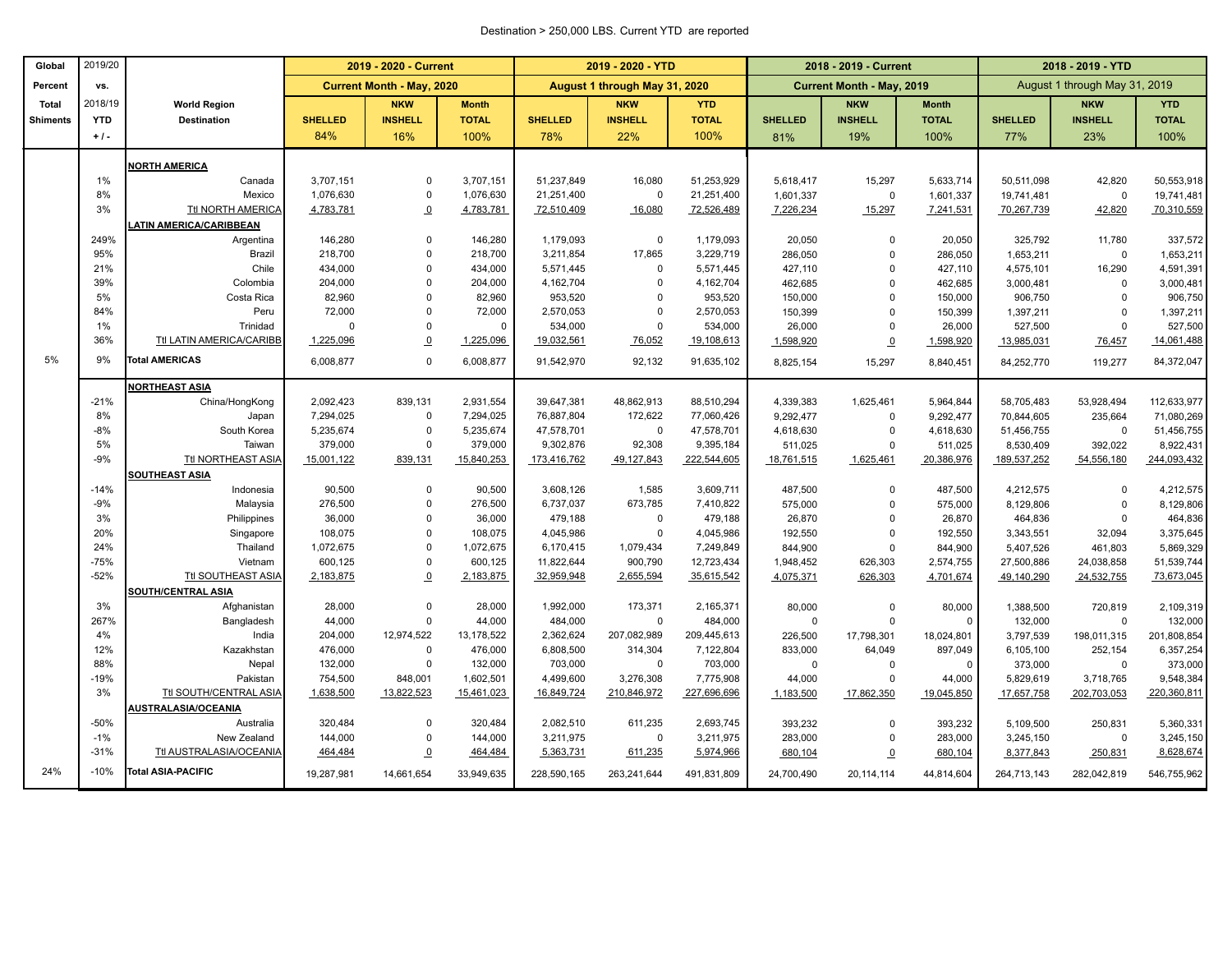| Global          | 2019/20          |                               | 2019 - 2020 - Current            |                            |                      | 2019 - 2020 - YTD       |                               |                         | 2018 - 2019 - Current |                                  | 2018 - 2019 - YTD    |                               |                       |                         |
|-----------------|------------------|-------------------------------|----------------------------------|----------------------------|----------------------|-------------------------|-------------------------------|-------------------------|-----------------------|----------------------------------|----------------------|-------------------------------|-----------------------|-------------------------|
| Percent         | VS.              |                               | <b>Current Month - May, 2020</b> |                            |                      |                         | August 1 through May 31, 2020 |                         |                       | <b>Current Month - May, 2019</b> |                      | August 1 through May 31, 2019 |                       |                         |
| <b>Total</b>    | 2018/19          | <b>World Region</b>           |                                  | <b>NKW</b>                 | <b>Month</b>         |                         | <b>NKW</b>                    | <b>YTD</b>              |                       | <b>NKW</b>                       | <b>Month</b>         |                               | <b>NKW</b>            | <b>YTD</b>              |
| <b>Shiments</b> | YTD              | <b>Destination</b>            | <b>SHELLED</b>                   | <b>INSHELL</b>             | <b>TOTAL</b>         | <b>SHELLED</b>          | <b>INSHELL</b>                | <b>TOTAL</b>            | <b>SHELLED</b>        | <b>INSHELL</b>                   | <b>TOTAL</b>         | <b>SHELLED</b>                | <b>INSHELL</b>        | <b>TOTAL</b>            |
|                 | $+1$ .           |                               | 84%                              | 16%                        | 100%                 | 78%                     | 22%                           | 100%                    | 81%                   | 19%                              | 100%                 | 77%                           | 23%                   | 100%                    |
|                 |                  |                               |                                  |                            |                      |                         |                               |                         |                       |                                  |                      |                               |                       |                         |
|                 | $-2%$            | <b>WESTERN EUROPE</b>         | 1,399,700                        | $\mathbf 0$                | 1,399,700            | 20,445,182              | $\overline{0}$                | 20,445,182              |                       | $\Omega$                         |                      |                               |                       |                         |
|                 | $-1%$            | Belgium<br>Denmark            | 520,000                          | $\mathbf 0$                | 520,000              | 6,186,343               | $\overline{0}$                | 6,186,343               | 2,797,316<br>572,000  | $\mathbf 0$                      | 2,797,316<br>572,000 | 20,924,758<br>6,245,123       | $\Omega$<br>$\Omega$  | 20,924,758<br>6,245,123 |
|                 | $-29%$           | Finland                       | 88,000                           | $\mathbf 0$                | 88,000               | 308,000                 | $\mathbf 0$                   | 308,000                 | 132,000               | $\mathbf 0$                      | 132,000              | 433,625                       | $\Omega$              | 433,625                 |
|                 | 3%               | France                        | 1,582,484                        | $\mathbf 0$                | 1,582,484            | 26,371,428              | $\mathbf 0$                   | 26,371,428              | 2,436,623             | $\mathbf 0$                      | 2,436,623            | 25,660,994                    | 17,474                | 25,678,468              |
|                 | 17%              | Germany                       | 9,202,679                        | $\mathbf 0$                | 9,202,679            | 110,938,403             | 122,400                       | 111,060,803             | 9,350,186             | $\mathbf 0$                      | 9,350,186            | 94,612,320                    | 67,597                | 94,679,917              |
|                 | 13%              | Greece                        | 781,050                          | $\mathbf 0$                | 781,050              | 10,895,932              | 146,415                       | 11,042,347              | 1,539,001             | $\mathbf 0$                      | 1,539,001            | 9,690,841                     | 120,117               | 9,810,958               |
|                 | 12%              | Ireland                       | 44,000                           | $\mathbf 0$                | 44,000               | 668,000                 | $\mathbf 0$                   | 668,000                 | 168,000               | $\mathbf 0$                      | 168,000              | 596,900                       | $\mathbf 0$           | 596,900                 |
|                 | 13%              | Italy                         | 5,524,000                        | 88,056                     | 5,612,056            | 61,231,923              | 1,834,447                     | 63,066,370              | 4,864,655             | $\mathbf 0$                      | 4,864,655            | 54,067,971                    | 1,511,089             | 55,579,060              |
|                 | 10%<br>36%       | Netherlands<br>Norway         | 5,279,600<br>348,000             | $\mathbf 0$<br>$\mathbf 0$ | 5,279,600<br>348,000 | 64,793,507<br>5,662,746 | 16,958<br>$\mathbf 0$         | 64,810,465<br>5,662,746 | 4,696,492<br>483,500  | $\mathbf 0$<br>$\mathbf 0$       | 4,696,492<br>483,500 | 58,929,134<br>4, 162, 158     | $\Omega$<br>$\Omega$  | 58,929,134<br>4,162,158 |
|                 | $-35%$           | Portugal                      | 88,000                           | $\mathbf 0$                | 88,000               | 1,230,200               | $\mathbf 0$                   | 1,230,200               | 44,000                | $\mathbf 0$                      | 44,000               | 1,902,621                     | $\Omega$              | 1,902,621               |
|                 | $-1%$            | Spain                         | 10,366,920                       | 93,920                     | 10,460,840           | 162,321,682             | 1,377,523                     | 163,699,205             | 14,755,283            | 124,036                          | 14,879,319           | 164,151,545                   | 1,363,178             | 165,514,723             |
|                 | 17%              | Sweden                        | 870,407                          | $\mathbf 0$                | 870,407              | 6,301,090               | $\mathbf 0$                   | 6,301,090               | 352,000               | $\Omega$                         | 352,000              | 5,374,494                     | $\Omega$              | 5,374,494               |
|                 | $-53%$           | Switzerland                   | 308,055                          | $\mathbf 0$                | 308,055              | 2,059,411               | $\mathbf 0$                   | 2,059,411               | 306,295               | $\Omega$                         | 306,295              | 4,357,870                     | $\Omega$              | 4,357,870               |
|                 | 4%               | United Kingdom                | 2,197,489                        | $\mathbf 0$                | 2,197,489            | 29,860,791              | $\mathbf 0$                   | 29,860,791              | 2,439,234             | $\mathbf 0$                      | 2,439,234            | 28,611,666                    | $\Omega$              | 28,611,666              |
|                 | 6%               | Ttl WESTERN EUROPE            | 38,600,384                       | 181,976                    | 38,782,360           | 509,383,602             | 3,497,743                     | 512,881,345             | 44,936,585            | 124,036                          | 45,060,621           | 479,991,684                   | 3,079,455             | 483,071,139             |
|                 |                  | <b>CENTRAL/EASTERN EUROPE</b> |                                  |                            |                      |                         |                               |                         |                       |                                  |                      |                               |                       |                         |
|                 | 40%<br>34%       | <b>Bulgaria</b><br>Croatia    | 307,000<br>220,000               | $\mathbf 0$<br>$\mathbf 0$ | 307,000<br>220,000   | 2,732,300<br>3,473,600  | $\mathbf 0$<br>$\mathbf 0$    | 2,732,300<br>3,473,600  | 123,500               | $\mathbf 0$<br>$\mathbf 0$       | 123,500              | 1,951,450                     | $\Omega$<br>$\Omega$  | 1,951,450               |
|                 | 10%              | Czech Republic                | 220,000                          | $\mathbf 0$                | 220,000              | 1,360,000               | $\mathbf 0$                   | 1,360,000               | 308,000<br>44,000     | $\Omega$                         | 308,000<br>44,000    | 2,594,800<br>1,232,000        | $\Omega$              | 2,594,800<br>1,232,000  |
|                 | 37%              | Estonia                       | 924,000                          | $\mathbf 0$                | 924,000              | 10,236,160              | 55,249                        | 10,291,409              | 616,000               | $\Omega$                         | 616,000              | 7,510,547                     | 22,500                | 7,533,047               |
|                 | 29%              | Georgia                       | 86,000                           | $\mathbf 0$                | 86,000               | 1,773,000               | $\mathbf 0$                   | 1,773,000               | 44,000                | 0                                | 44,000               | 1,378,000                     | $\mathbf 0$           | 1,378,000               |
|                 | 0%               | Hungary                       | 44,000                           | $\Omega$                   | 44,000               | 308,000                 | $\mathbf 0$                   | 308,000                 | $\Omega$              | $\Omega$                         | 0                    | 308,000                       | $\Omega$              | 308,000                 |
|                 | $-52%$           | Latvia                        | 115,700                          | $\mathbf 0$                | 115,700              | 1,073,450               | $\mathbf 0$                   | 1,073,450               | $-8,000$              | $\mathbf 0$                      | $-8,000$             | 2,230,007                     | $\mathbf 0$           | 2,230,007               |
|                 | 19%              | Lithuania                     | 176,000                          | $\mathbf 0$                | 176,000              | 5,240,625               | 30,771                        | 5,271,396               | 396,000               | $\mathbf 0$                      | 396,000              | 4,434,250                     | $\Omega$              | 4,434,250               |
|                 | 482%             | Macedonia                     | $\overline{0}$                   | $\mathbf 0$                | 0                    | 256,000                 | $\overline{0}$                | 256,000                 | $\Omega$              | $\mathbf 0$                      | $^{\circ}$           | 44,000                        | $\Omega$              | 44,000                  |
|                 | $-19%$<br>$-37%$ | Poland<br>Romania             | 160,550<br>$\Omega$              | $\Omega$<br>$\mathbf 0$    | 160,550<br>0         | 3,155,300<br>396,000    | $\mathbf 0$<br>$\mathbf 0$    | 3,155,300<br>396,000    | 308,000<br>44,000     | $\mathbf 0$<br>$\mathbf 0$       | 308,000<br>44,000    | 3,905,040<br>628,000          | $\Omega$<br>$\Omega$  | 3,905,040<br>628,000    |
|                 | $-32%$           | Russia                        | $\Omega$                         | $\mathbf 0$                | 0                    | 860,000                 | $\mathbf 0$                   | 860,000                 | 308,000               | $\mathbf 0$                      | 308,000              | 1,274,000                     | $\Omega$              | 1,274,000               |
|                 | 17%              | Ukraine                       | 44,000                           | $\mathbf 0$                | 44,000               | 2,969,140               | 7,000                         | 2,976,140               | 132,000               | $\mathbf 0$                      | 132,000              | 2,538,800                     | $\Omega$              | 2,538,800               |
|                 | 13%              | Ttl CENTRAL/EASTERN EURO      | 2,517,250                        | $\underline{0}$            | 2,517,250            | 34,669,525              | 93,020                        | 34,762,545              | 2,359,500             | $\overline{0}$                   | 2,359,500            | 30,856,494                    | 27,825                | 30,884,319              |
| 27%             | 7%               | Total EUROPE                  | 41,117,634                       | 181,976                    | 41,299,610           | 544,053,127             | 3,590,763                     | 547,643,890             | 47,296,085            | 124,036                          | 47,420,121           | 510,848,178                   | 3,107,280             | 513,955,458             |
|                 |                  | <b>MIDDLE EAST</b>            |                                  |                            |                      |                         |                               |                         |                       |                                  |                      |                               |                       |                         |
|                 | 4%               | Bahrain                       | 36,000                           | $\mathbf 0$                | 36,000               | 1,601,800               | 12,425                        | 1,614,225               | 73,498                | $\Omega$                         | 73,498               | 1,527,198                     | 17,752                | 1,544,950               |
|                 | 13%              | Cyprus                        | 124,000                          | $\mathbf 0$                | 124,000              | 1,159,850               | $\mathbf 0$                   | 1,159,850               | 36,000                | $\mathbf 0$                      | 36,000               | 1,029,100                     | $\Omega$              | 1,029,100               |
|                 | $-5%$            | Iraq                          | 88,000                           | $\mathbf 0$                | 88,000               | 1,089,000               | $\mathbf 0$                   | 1,089,000               | $\mathbf 0$           | $\Omega$                         | 0                    | 1,152,050                     | $\Omega$              | 1,152,050               |
|                 | 16%              | Israel                        | 629,100                          | 16,304                     | 645,404              | 11,458,200              | 1,033,490                     | 12,491,690              | 386,750               | $\mathbf 0$                      | 386,750              | 9,649,740                     | 1,111,443             | 10,761,183              |
|                 | 2%               | Jordan                        | 1,625,000                        | 112,545                    | 1,737,545            | 9,828,350               | 627,707                       | 10,456,057              | 587,000               | 32,099                           | 619,099              | 9,818,050                     | 439,397               | 10,257,447              |
|                 | $-31%$           | Kuwait                        | 220,000                          | $\mathbf 0$                | 220,000              | 3,057,250               | 15,975                        | 3,073,225               | 332,000               | $\Omega$                         | 332,000              | 4,471,450                     | $\Omega$              | 4,471,450               |
|                 | $-43%$           | Lebanon                       | 313,500                          | 0                          | 313,500              | 3,769,200               | $\overline{0}$                | 3,769,200               | 424,000               | 0                                | 424,000              | 6,608,200                     | $\mathbf 0$           | 6,608,200               |
|                 | 474%<br>$-21%$   | Oman                          | 44,000                           | 0<br>0                     | 44,000               | 396,000                 | $\overline{0}$                | 396,000                 | 0                     | $\mathbf 0$                      | $^{\circ}$           | 69,000                        | $\mathbf 0$           | 69,000                  |
|                 | 13%              | Qatar<br>Saudi Arabia         | 172,000<br>484,000               | $\mathbf 0$                | 172,000<br>484,000   | 2,169,610<br>21,566,391 | 44,375<br>537,455             | 2,213,985<br>22,103,846 | 176,000<br>1,269,596  | 0<br>32,220                      | 176,000<br>1,301,816 | 2,773,134<br>19,028,996       | 15,975<br>459,267     | 2,789,109<br>19,488,263 |
|                 | 63%              | Turkey                        | 3,164,793                        | 33,525                     | 3,198,318            | 38,382,551              | 17,373,936                    | 55,756,487              | 2,332,000             | 549,837                          | 2,881,837            | 20,012,074                    | 14,136,202            | 34, 148, 276            |
|                 | 26%              | United Arab Emirates          | 2,281,000                        | 493,408                    | 2,774,408            | 70,806,238              | 8,718,593                     | 79,524,831              | 2,406,950             | 51,300                           | 2,458,250            | 56,803,591                    | 6,346,884             | 63,150,475              |
|                 | 25%              | <b>Ttl MIDDLE EAST</b>        | 9,181,393                        | 655,782                    | 9,837,175            | 165,284,440             | 28,363,956                    | 193,648,396             | 8,023,794             | 665,456                          | 8,689,250            | 132,967,583                   | 22,526,920            | 155,494,503             |
|                 |                  | NORTH AFRICA                  |                                  |                            |                      |                         |                               |                         |                       |                                  |                      |                               |                       |                         |
|                 | 15%              | Algeria                       | 2,111,950                        | 0                          | 2,111,950            | 7,378,900               | 31,500                        | 7,410,400               | 1,440,500             | 0                                | 1,440,500            | 6,452,700                     | 0                     | 6,452,700               |
|                 | 79%              | Egypt                         | 628,500                          | $\mathbf 0$                | 628,500              | 6,165,550               | 314,919                       | 6,480,469               | 240,000               | $\mathbf 0$                      | 240,000              | 3,372,950                     | 243,522               | 3,616,472               |
|                 | 147%             | Libya                         | 263,500                          | 0                          | 263,500              | 2,010,550               | 63,662                        | 2,074,212               | 44,000                | $\mathbf 0$                      | 44,000               | 840,000                       | 0                     | 840,000                 |
|                 | 244%<br>21%      | Morocco<br>Tunisia            | 2,327,800<br>$\mathbf 0$         | $\mathbf 0$<br>$\mathbf 0$ | 2,327,800<br>0       | 22,698,750<br>410,000   | 10,815<br>$\mathbf 0$         | 22,709,565<br>410,000   | 616,000<br>44,000     | $\mathbf 0$<br>$\mathbf 0$       | 616,000<br>44,000    | 6,596,850<br>308,000          | $\mathbf 0$<br>32,120 | 6,596,850<br>340,120    |
|                 | 119%             | Ttl NORTH AFRICA              | 5,331,750                        | $\Omega$                   | 5,331,750            | 38,663,750              | 420,896                       | 39,084,646              | 2,384,500             | $\Omega$                         | 2,384,500            | 17,570,500                    | 275,642               | 17,846,142              |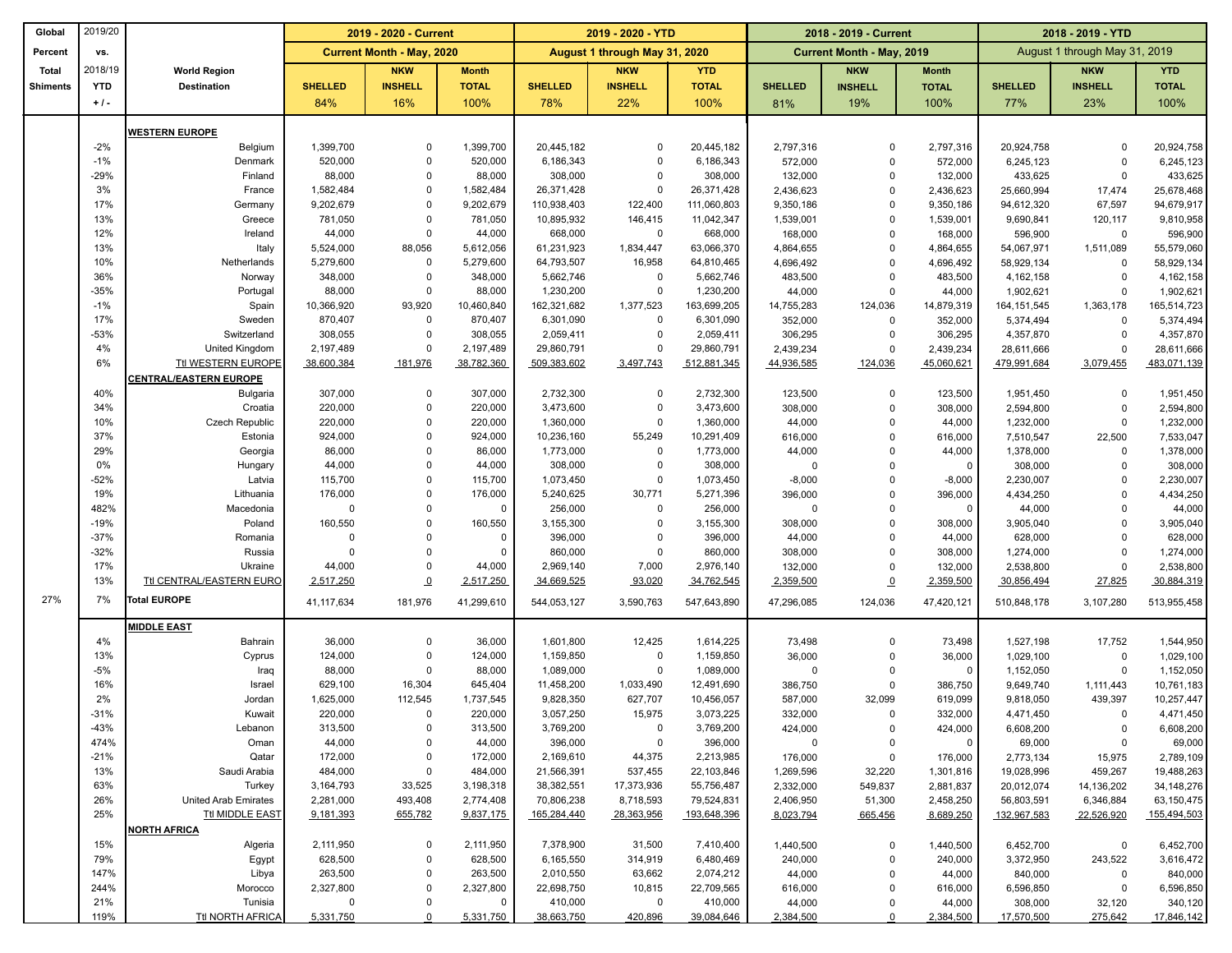| Global          | 2019/20    |                              |                                  | 2019 - 2020 - Current   |              |                | 2019 - 2020 - YTD             |               |                | 2018 - 2019 - Current     |              | 2018 - 2019 - YTD             |                |               |  |
|-----------------|------------|------------------------------|----------------------------------|-------------------------|--------------|----------------|-------------------------------|---------------|----------------|---------------------------|--------------|-------------------------------|----------------|---------------|--|
| Percent         | VS.        |                              | <b>Current Month - May, 2020</b> |                         |              |                | August 1 through May 31, 2020 |               |                | Current Month - May, 2019 |              | August 1 through May 31, 2019 |                |               |  |
| Total           | 2018/19    | <b>World Region</b>          |                                  | <b>NKW</b>              | <b>Month</b> |                | <b>NKW</b>                    | <b>YTD</b>    |                | <b>NKW</b>                | <b>Month</b> |                               | <b>NKW</b>     | <b>YTD</b>    |  |
| <b>Shiments</b> | <b>YTD</b> | <b>Destination</b>           | <b>SHELLED</b>                   | <b>INSHELL</b>          | <b>TOTAL</b> | <b>SHELLED</b> | <b>INSHELL</b>                | <b>TOTAL</b>  | <b>SHELLED</b> | <b>INSHELL</b>            | <b>TOTAL</b> | <b>SHELLED</b>                | <b>INSHELL</b> | <b>TOTAL</b>  |  |
|                 | $+1$ .     |                              | 84%                              | 16%                     | 100%         | 78%            | 22%                           | 100%          | 81%            | 19%                       | 100%         | 77%                           | 23%            | 100%          |  |
|                 |            | <b>SUB-SAHARAN AFRICA</b>    |                                  |                         |              |                |                               |               |                |                           |              |                               |                |               |  |
|                 | 7%         | South Africa                 | 265.204                          | $\Omega$                | 265,204      | 4.847.143      | 262,381                       | 5,109,524     | 304.740        |                           | 304,740      | 4.772.269                     | $\Omega$       | 4,772,269     |  |
|                 | 8%         | Ttl SUB-SAHARAN AFRICA       | 309,204                          | $\overline{\mathbf{0}}$ | 309,204      | 5,205,643      | 262,381                       | 5,468,024     | 413,740        |                           | 413,740      | 5,082,769                     |                | 5,082,769     |  |
| 12%             | 34%        | Total MIDDLE EAST/AFRICA     | 14,822,347                       | 655,782                 | 15,478,129   | 209,153,833    | 29,047,233                    | 238,201,066   | 10,822,034     | 665,456                   | 11,487,490   | 155,620,852                   | 22,802,562     | 178,423,414   |  |
|                 | 3%         | <b>TOTAL EXPORTS</b>         | 81,236,839                       | 15,499,412              | 96,736,251   | 1,073,340,095  | 295,971,772                   | 1,369,311,867 | 91,643,763     | 20,918,903                | 112,562,666  | 1,015,434,943                 | 308,071,938    | 1,323,506,881 |  |
| 32%             | 4%         | <b>TOTAL DOMESTIC</b>        |                                  |                         | 57,151,711   |                |                               | 647,598,214   |                |                           | 66,161,645   |                               |                | 621,151,303   |  |
| 100%            | 4%         | <b>GRAND TOTAL SHIPMENTS</b> |                                  |                         | 153,887,962  |                |                               | 2,016,910,081 |                |                           | 178,724,311  |                               |                | 1,944,658,184 |  |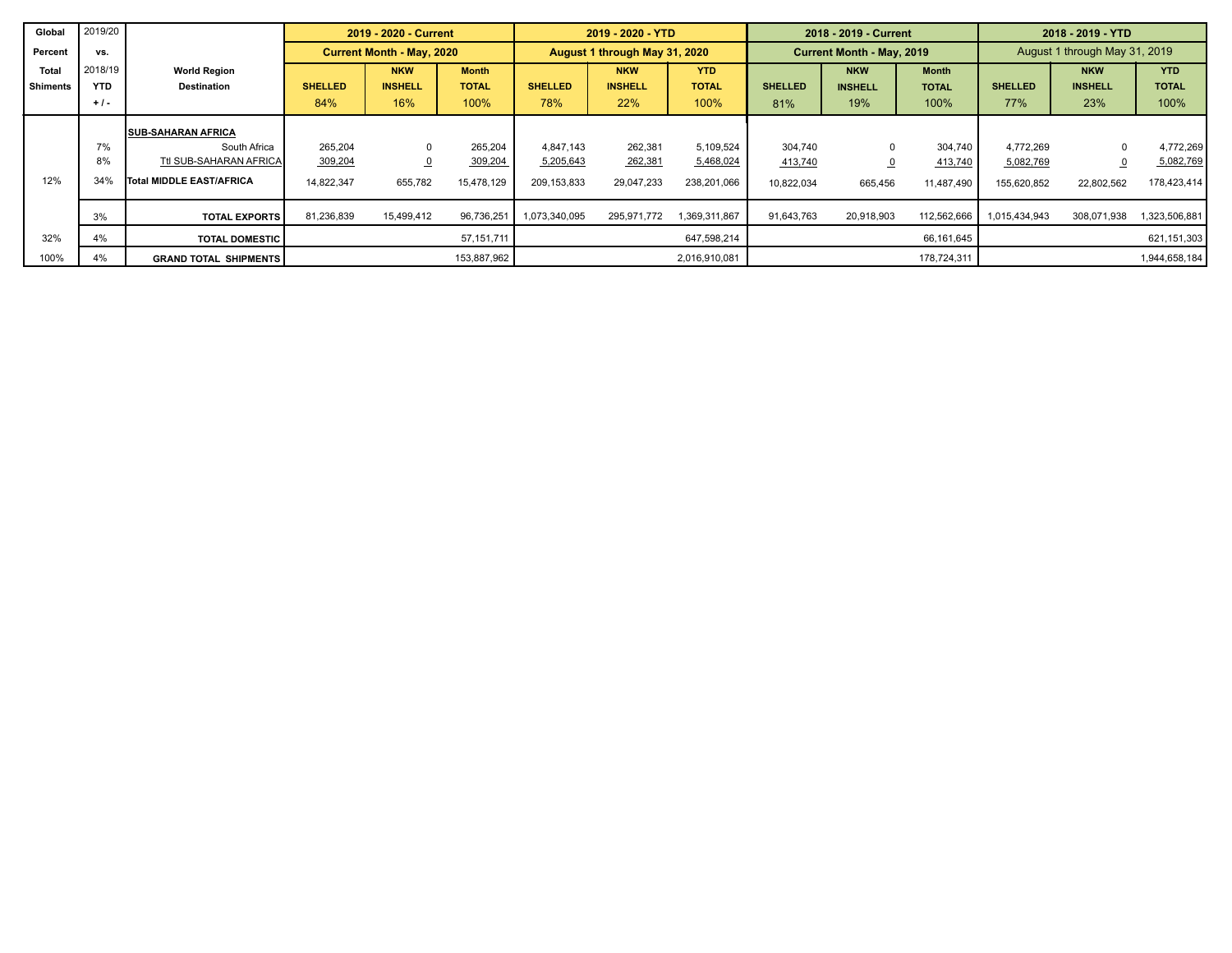

## **Almond Board of California Almond Board Quality Control Receipts Report Industry Summary**

## **August 1, 2019 through May 31, 2020**

|                                  | From ABC Form 1       | <b>From USDA Inspection Certificates</b> |                        | % of Total      |           |
|----------------------------------|-----------------------|------------------------------------------|------------------------|-----------------|-----------|
| <b>Variety Name</b>              | <b>Total Receipts</b> | <b>Total Receipts</b>                    | <b>Total Inedibles</b> | <b>Receipts</b> | % Rejects |
| Aldrich                          | 89,943,715            | 89,295,241                               | 1,577,053              | 3.55%           | 1.77%     |
| Avalon                           | 8,016,016             | 7,881,160                                | 211,997                | 0.32%           | 2.69%     |
| <b>Butte</b>                     | 76,875,226            | 77,118,400                               | 1,095,907              | 3.03%           | 1.42%     |
| <b>Butte/Padre</b>               | 195,460,586           | 194,577,735                              | 2,152,308              | 7.71%           | 1.11%     |
| Carmel                           | 121,214,395           | 119,284,476                              | 1,754,481              | 4.78%           | 1.47%     |
| Carrion                          | 182,061               | 156,782                                  | 6,629                  | 0.01%           | 4.23%     |
| Folsom                           | 1,503,306             | 1,506,914                                | 37,214                 | 0.06%           | 2.47%     |
| Fritz                            | 108,747,841           | 109,747,157                              | 1,790,325              | 4.29%           | 1.63%     |
| Independence                     | 156,485,247           | 156,932,433                              | 2,993,829              | 6.17%           | 1.91%     |
| Livingston                       | 4,208,372             | 4,184,588                                | 98,301                 | 0.17%           | 2.35%     |
| Marchini                         | 412,497               | 445,794                                  | 15,737                 | 0.02%           | 3.53%     |
| Marcona                          | 2,491,773             | 2,212,716                                | 17,613                 | 0.10%           | 0.80%     |
| Mission                          | 6,838,714             | 7,761,036                                | 70,703                 | 0.27%           | 0.91%     |
| Mixed                            | 51,611,499            | 59,995,423                               | 3,587,480              | 2.03%           | 5.98%     |
| Mono                             | 265,758               | 676,842                                  | 27,361                 | 0.01%           | 4.04%     |
| Monterey                         | 454,597,340           | 455,839,055                              | 7,579,049              | 17.92%          | 1.66%     |
| Morley                           | 499,945               | 466,435                                  | 3,994                  | 0.02%           | 0.86%     |
| Neplus                           | 609,178               | 742,006                                  | 11,935                 | 0.02%           | 1.61%     |
| Nonpareil                        | 1,045,781,077         | 1,045,791,636                            | 16,300,502             | 41.23%          | 1.56%     |
| Padre                            | 23,172,984            | 23, 141, 647                             | 129,634                | 0.91%           | 0.56%     |
| Peerless                         | 4,454,312             | 4,485,289                                | 34,638                 | 0.18%           | 0.77%     |
| Price                            | 19,913,140            | 19,156,612                               | 206,743                | 0.79%           | 1.08%     |
| Ruby                             | 2,073,814             | 2,080,956                                | 22,472                 | 0.08%           | 1.08%     |
| Savana                           | 237,863               | 220,346                                  | 1,848                  | 0.01%           | 0.84%     |
| Sonora                           | 31,564,595            | 29,477,605                               | 517,924                | 1.24%           | 1.76%     |
| Supareil                         | 10,479,813            | 10,317,522                               | 162,997                | 0.41%           | 1.58%     |
| Thompson                         | 144,751               | 143,954                                  | 3,514                  | 0.01%           | 2.44%     |
| Tokyo                            | 339,557               | 339,557                                  | 3,173                  | 0.01%           | 0.93%     |
| Winters                          | 11,851,423            | 11,652,795                               | 298,464                | 0.47%           | 2.56%     |
| <b>Wood Colony</b>               | 99,200,418            | 99,123,644                               | 1,161,212              | 3.91%           | 1.17%     |
| <b>Major Varieties Sub Total</b> | 2,529,177,216         | 2,534,755,756                            | 41,875,037             | 99.71%          | 1.65%     |
| <b>Minor Varieties Sub Total</b> | 7,279,264             | 7,807,010                                | 78,000                 | 0.29%           | 1.00%     |
| <b>Grand Total All Varieties</b> | 2,536,456,480         | 2,542,562,766                            | 41,953,037             | 100.00%         | 1.65%     |

**This report is subject to futher verification of handler's receipts and futher reconciliation of USDA Incoming Certificates**